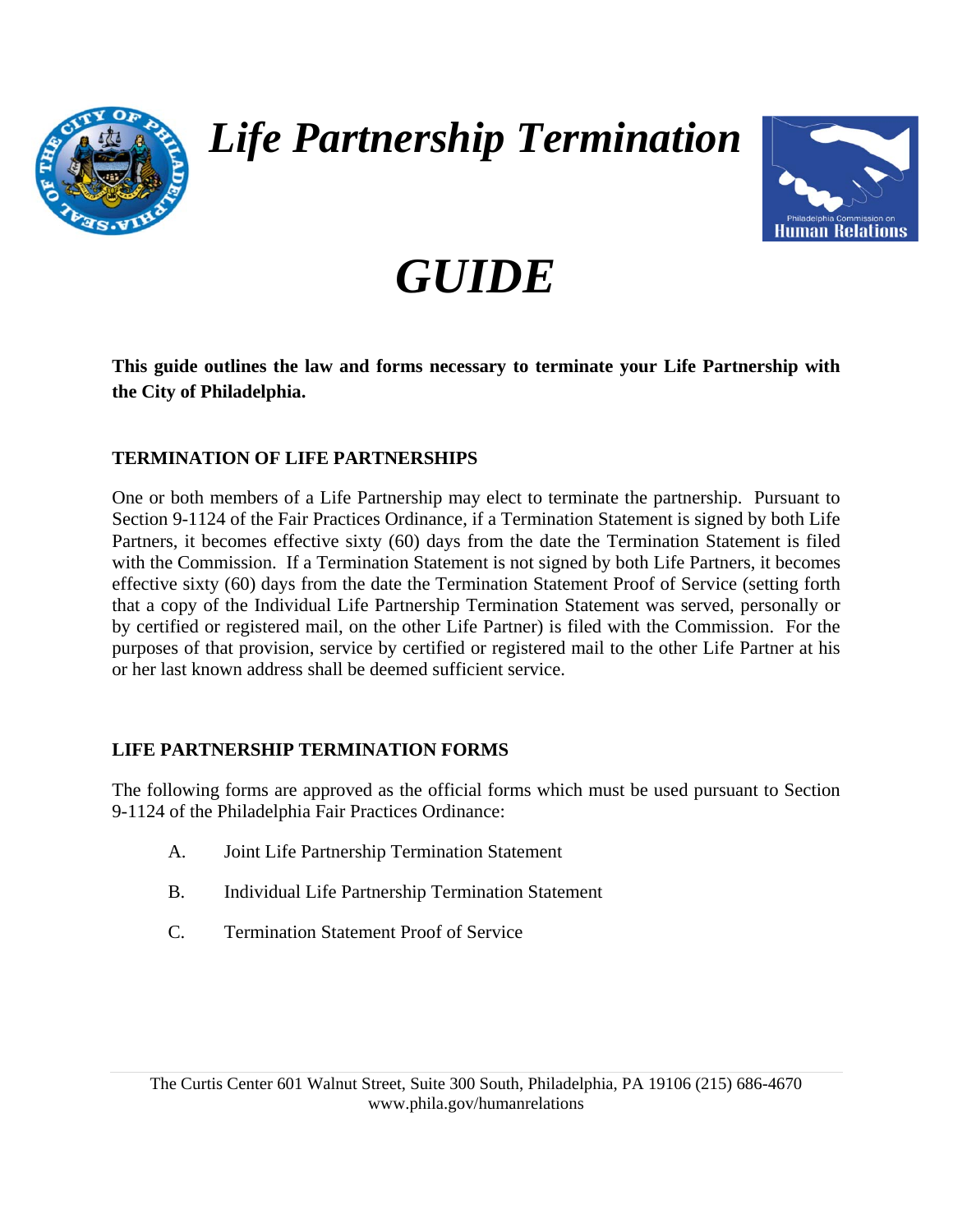

### *Philadelphia Commission on Human Relations Joint Life Partnership Termination Statement*

We declare under penalty of perjury that all of the information that we have provided on this form is true, correct and complete to the best of our knowledge. We acknowledge that false statements on this form are punishable pursuant to 18 Pa. C.S. Section 4904 (unsworn falsification to authorities).

We certify that we are no longer Life Partners and request that our Life Partnership be terminated. We understand that this termination will become effective sixty (60) days from the date this Termination Statement is filed.

 $\overline{a}$ 

 $\overline{a}$ 

 $\overline{a}$ 

 $\overline{a}$ 

 $\overline{a}$ 

 $\overline{a}$ 

 $\overline{a}$ 

Address - Street Address - Street

Address – City, State, Zip Address – City, State, Zip

City I.D. # (if applicable) City I.D. # (if applicable)

Signed Signed Signed

Print Name Print Name

Date Date Date

Telephone Number Telephone Number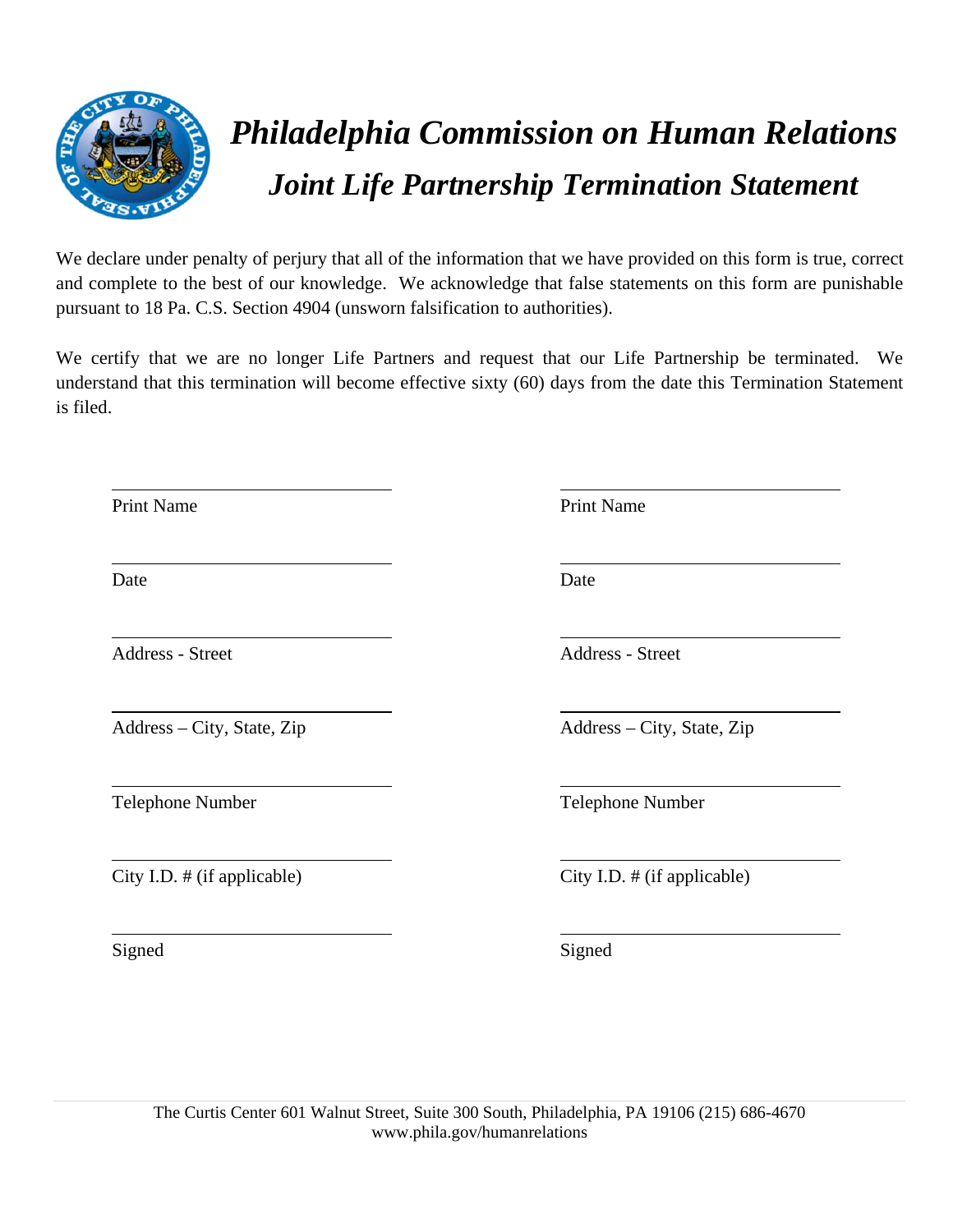

### *Philadelphia Commission on Human Relations Individual Life Partnership Termination Statement*

I declare under penalty of perjury that all of the information that I have provided on this form is true, correct and complete to the best of my knowledge. I acknowledge that false statements on this form are punishable pursuant to 18 Pa. C.S. Section 4904 (unsworn falsification to authorities).

I certify that I am no longer a Life Partner with .

I understand that this termination will become effective sixty (60) days from the date that I file with the Commission a "Termination Statement Proof of Service" stating that a copy of this Termination Statement was served, either personally or by certified or registered mail, on my former life partner.

Print Name Date

 $\overline{a}$ 

 $\overline{a}$ 

 $\overline{a}$ 

 $\overline{a}$ 

 $\overline{a}$ 

Address - Street

Address – City, State, Zip

Telephone Number City I.D. # (if applicable)

Signed